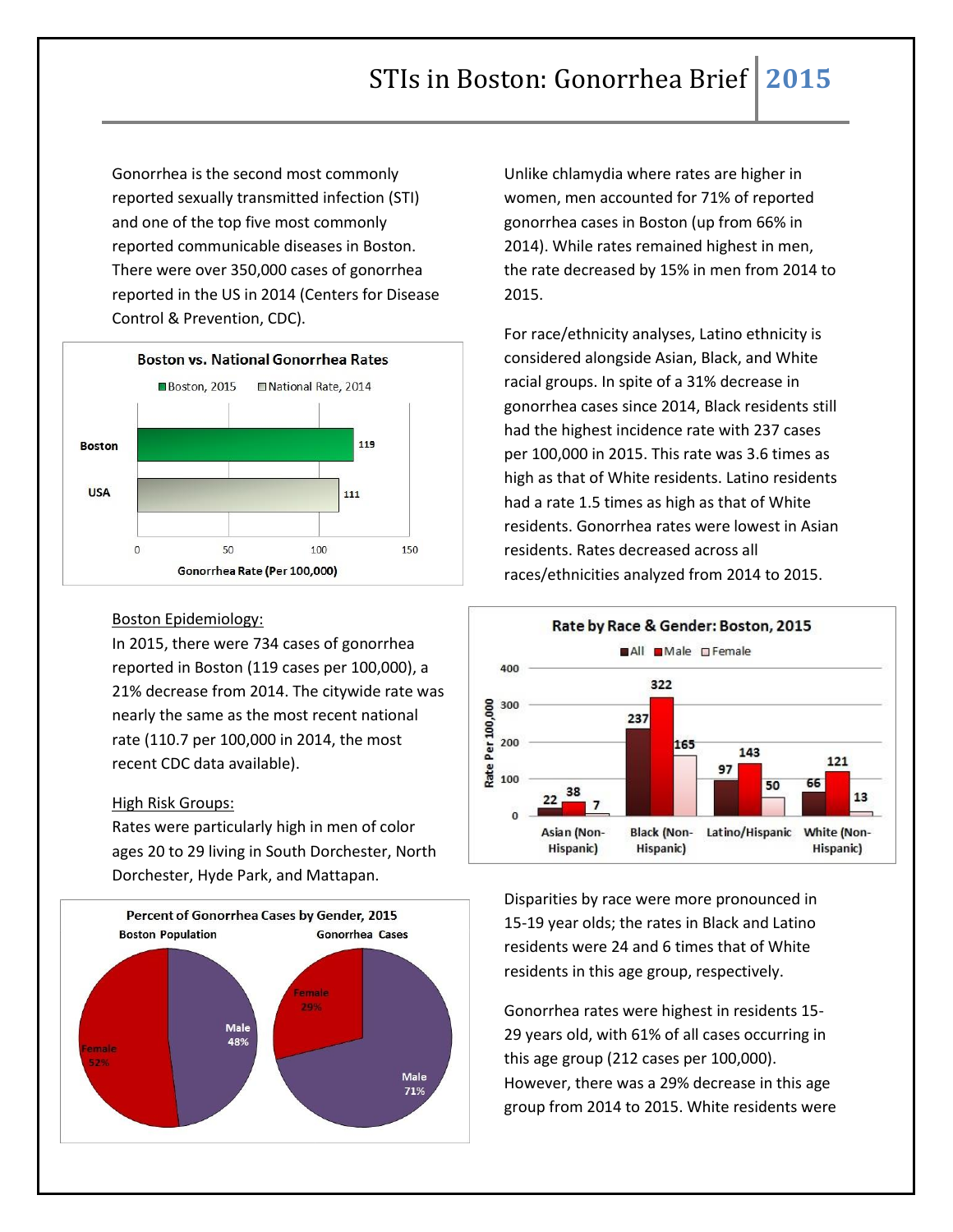

diagnosed at a substantially older age (Median years of age at diagnosis: White=32, Latino=26, Black=24). The median age at diagnosis for men was 5 years older than the median age for women (28 vs. 23, respectively).

The overall incidence rate was highest in the South End (221 cases per 100,000). North Dorchester, South Dorchester, Mattapan, and Roxbury all had rates higher than 150 cases per 100,000. Map 1 shows rates by neighborhood. Mattapan and South Dorchester had rates higher than 500 cases per 100,000 in all residents 15-29 years old (Map 2).

In 2015, 27% of all people diagnosed with gonorrhea were also diagnosed with chlamydia at some point during the year. Most were men (61%), and Black residents made up the largest proportion of those coinfected (45%). The majority of cases with both infections resided in South Dorchester, North Dorchester, the South End, and Fenway, and 65% were 15-29 years old.

A risk analysis revealed that a large proportion of gonorrhea cases in 2015 were in men who have sex with men (MSM). This is likely a major reason that men were disproportionately affected by gonorrhea in Boston in 2015, especially in contrast to chlamydia.

Gonorrhea Rates by Boston Neighborhood, 2015



Gonorrhea Rates in 15-29 Year Olds, Boston 2015